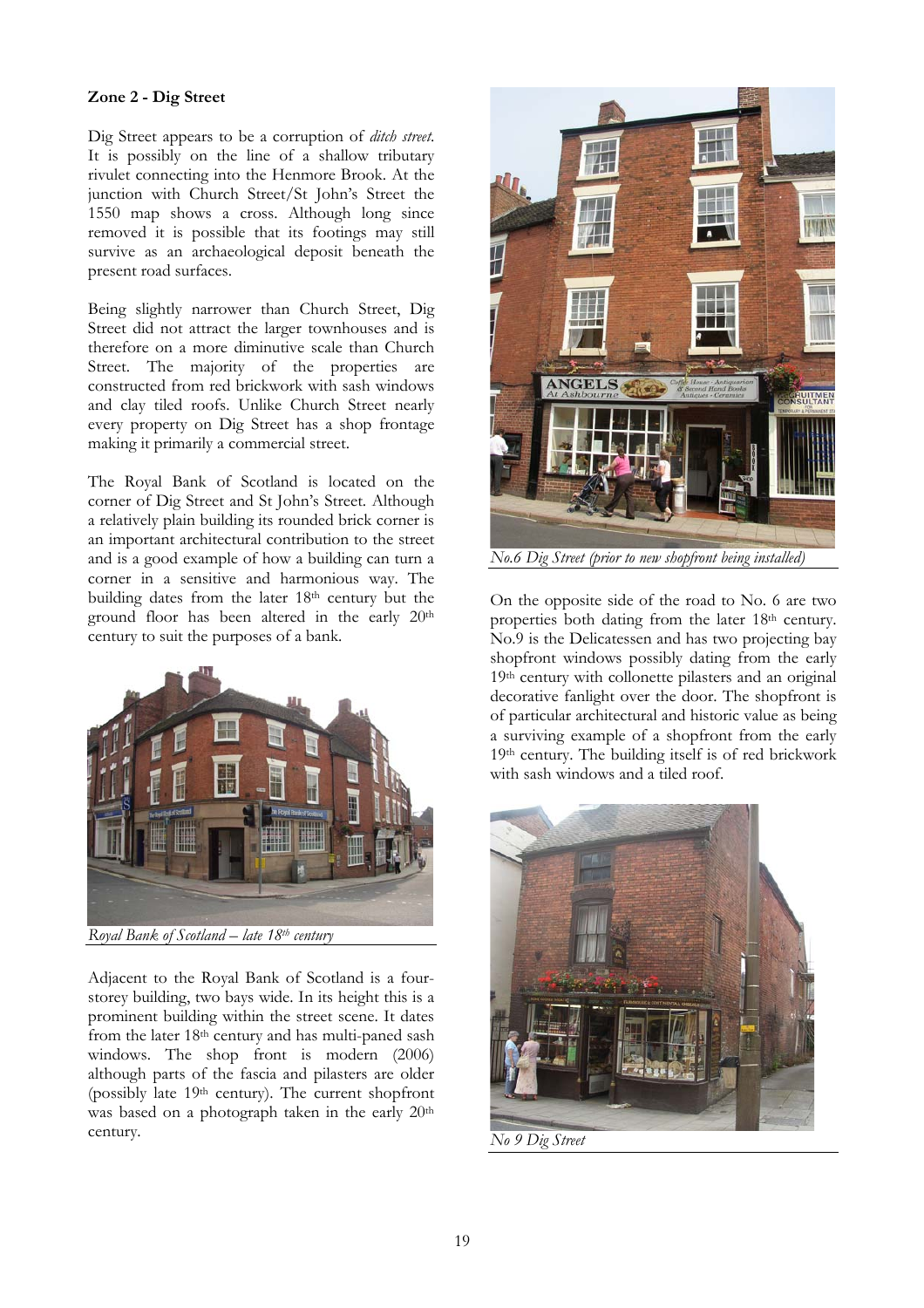

Adjacent to No. 9 is No. 11, this has an unusual corner shop, most probably inserted in the later 19th century. The property is rendered and painted and has original late 18th century 6 over 6 and 3 over 3 sash windows.



The majority of the remaining properties on Dig Street all appear to date from the mid-late 19th century. These are all constructed in brickwork with sash windows. Dig Street does have an example of a first floor canted bay window (above 'Avanti' – No 15-17). This particular property also has a small gablet with decorative painted bargeboards and finial. It is most probable that the central first floor window above 'Nigel's' (No 21) was originally another canted bay window which has been removed and reformed to form a plain sash window.



*No 15-17 Dig Street* 



An historical characteristic of Dig Street is the number of gennels and alleyways leading to yards and buildings to the rear of the street frontage properties. These are open, in the form of a brick archway or are closed with a painted timber door.